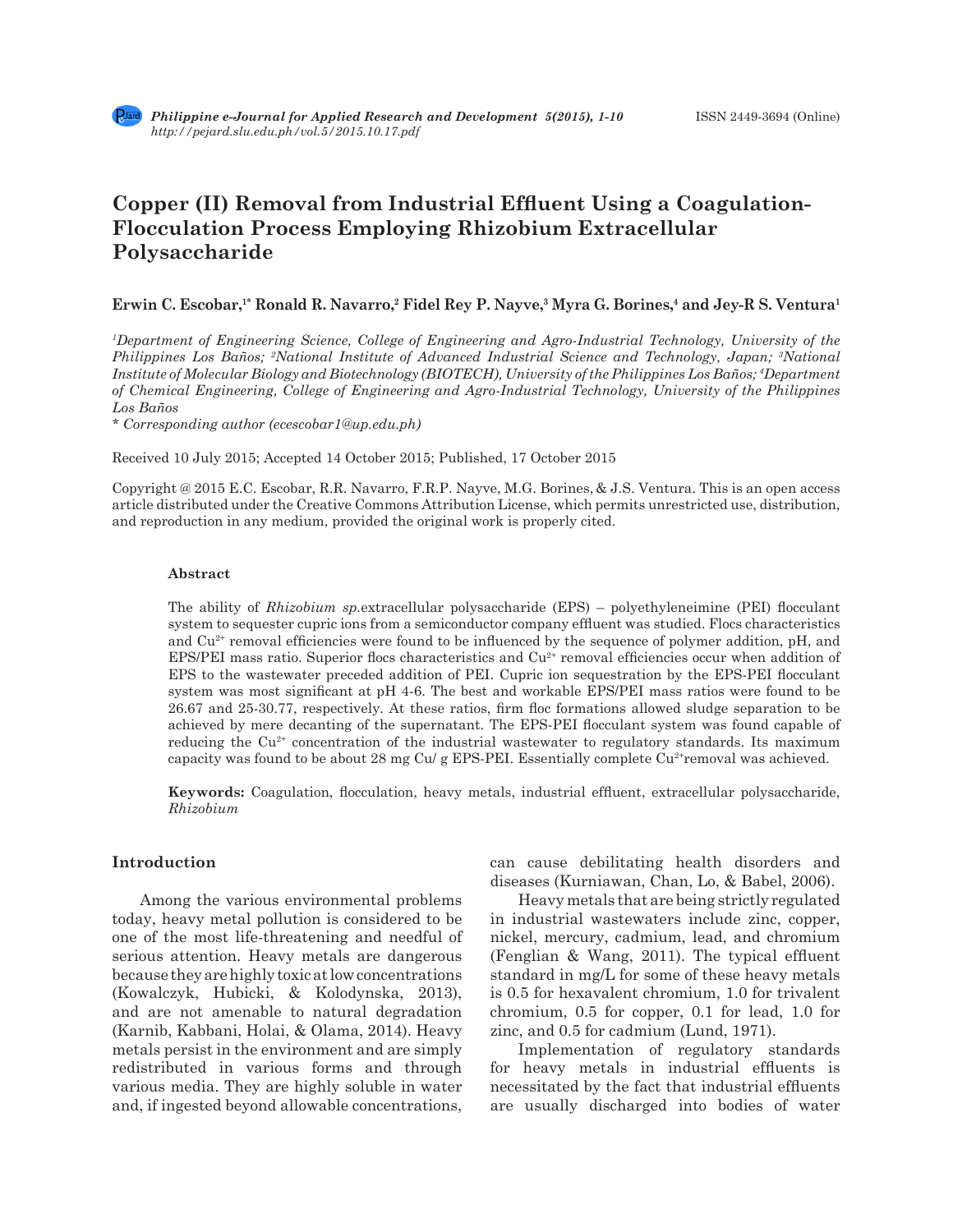that have important ecological and economic functions. One such body of water is the Laguna Lake which is surrounded by industrial hubs that house, among others, semiconductor processing and electroplating plants. The Laguna Lake also serves as fish farm and a source of irrigation to many nearby rice fields. In such scenario, heavy metals discharged into the lake can easily get their way into the food chain.

For the removal and recovery of heavy metals, several traditional and advanced technologies may be employed such as chemical precipitation, coagulation-flocculation, ion exchange, adsorption, reverse osmosis, membrane filtration, flotation, ultrafiltration, and electrochemical treatment techniques (Kurniawan et al., 2006). Among these technologies, those involving precipitation processes are most widely used since the procedures and equipment involved are simple and inexpensive. One such process is chemical precipitation with lime to form metal hydroxides. This process, however, cannot always provide adequate metals removal to meet regulatory standards and usually produces high volumes of low density toxic sludge which present dewatering and disposal problems (Fenglian & Wang, 2011). Also, chemical precipitation is often inhibited by the presence of complexing agents and other dissolved chemical contaminants that are present in industrial effluents.

While the more advanced methods such as ion exchange and reverse osmosis can be tapped, their use for large-scale wastewater treatment may not be economically viable. This gives good reason to continue use of precipitation/ flocculation methods and to search for effective metal flocculants other than caustics.

Some studies have shown the potential of bacterial extracellular polysaccharide (EPS) for the removal metal ions in water. In their work using EPS-producing cyanobacteria, De Philippis & Micheletti (2009) report that the overall negative charge of cyanobacterial EPS aid in sequestering metal cations that are essential for cell growth and/or prevent direct contact between the cells and toxic heavy metals dispersed in the environment. Other bacteria exhibiting biosorption of toxic heavy metals by virtue of EPS include *Enterobacter* and *Pseudomonas* species (Pal & Paul, 2008). The application of EPS in heavy metal removal is commonly accomplished through film formation in biofilm reactors (Singha, 2012), while a few researchers have employed EPS in cell-free mode such as EPS extracted from *Rhizomonas* sp. which was converted to powder form and used as bioflocculant material (More, Yadav, Yan, Tyagi, & Surampalli, 2014).

In this study, a coagulation-flocculation technique was employed using extracellular polysaccharide (EPS) from a locally isolated *Rhizobium* species to sequester dissolved copper from an industrial effluent. *Rhizobium* had previously been determined to be capable of tolerating high concentrations of Pb and Hg due to its heavy production of mucilaginous exopolysaccharides (Mamaril, Capuno, Trinidad, & Lales, 1990). EPS is a complex sugar polymer containing the organic functional groups  $-OH$ ,  $NH_2$ ,  $NH$ ,  $-CONH_2$  and RCOO which are responsible for the negative charge of the polymer (Mamaril, Paner, Capuno, & Trinidad, 1989). Because EPS is slightly water soluble and forms small and gel-like slow-settling flocs, a secondary polyelectrolyte, polyethyleneimine (PEI), was added to increase floc size and to facilitate the separation of the EPS- $Cu^{2+}$  complex from the wastewater. PEI was used as secondary polyelectrolyte due to its high charge density which means that only a small amount of PEI will be enough to neutralize the  $EPS-Cu^{2+}$  complex. While it is highly possible that other metal ions present in the actual wastewater may also be removed during flocculation, sequestration of Cu2+ was given focus in this research. The industrial effluent to which the coagulationflocculation technique was applied was obtained from a semiconductor processing plant in Laguna, Philippines.

### **Materials and Methods**

### *Reagents*

Polyethyleneimine  $\rm CH_{_2}\text{-)}_{x}$ [-N( $\rm CH_{_2}$  $\mathrm{CH}_2\mathrm{NH}_2\mathrm{CH}_2\mathrm{CH}_2$ -]<sub>y</sub>(MW 70,000) was purchased from Wako Pure Chemicals Co., Japan. NaOH pellets and concentrated HCl were purchased from Univar. All reagents were analytical grade.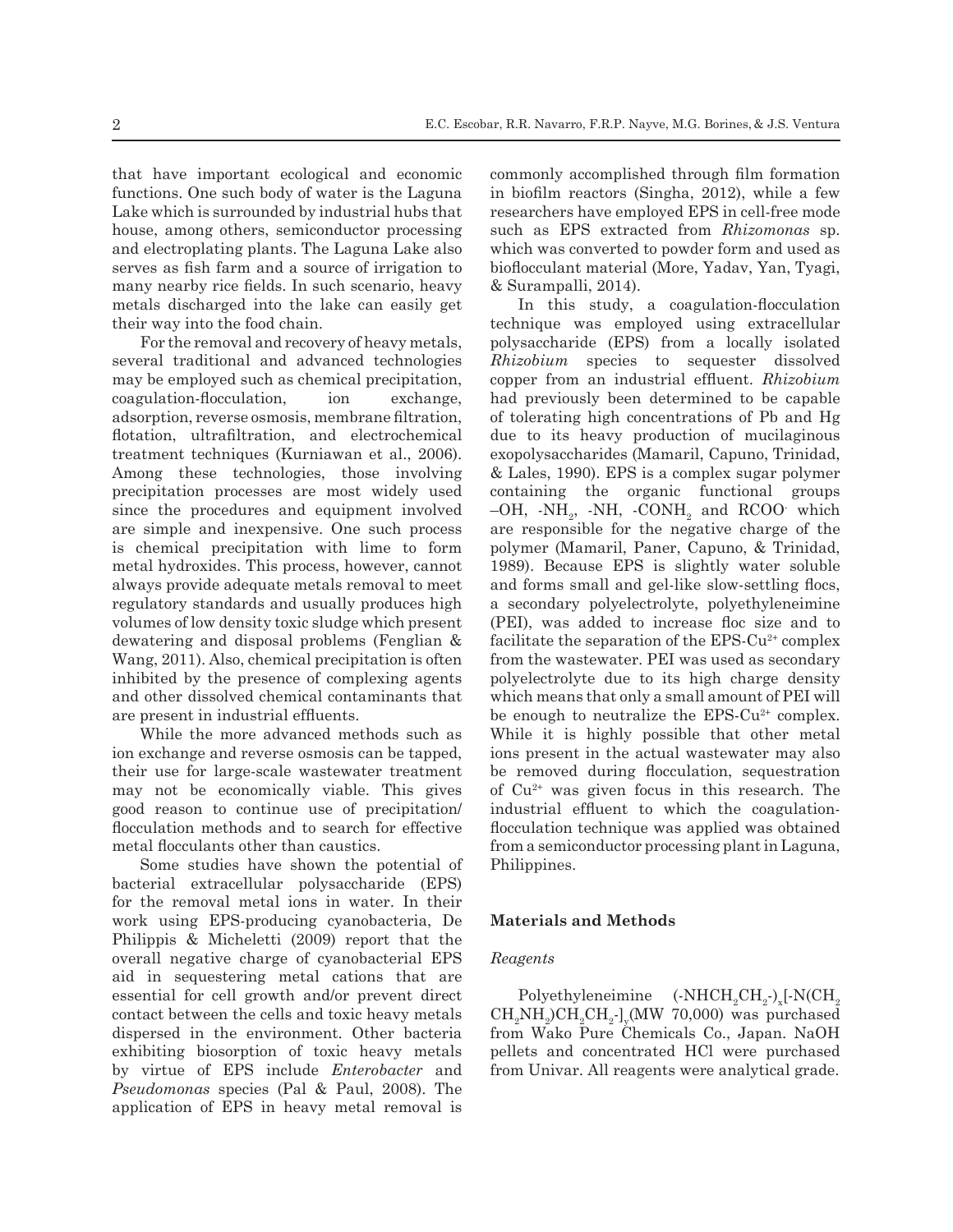#### *Equipment*

Equipment used in the experiments were: Magnetic Stirrer, Analytical Balance (model: AT261 Delta Range) d:  $\pm$  0.01 mg, Orion EA 940 pH meter, laboratory mill, and Perkin-Elmer AA Analyst 100 Spectrophotometer.

#### *Extraction of EPS from Rhizobium sp.*

Bacterial exopolysaccharide was extracted from fresh *Rhizobium* (1469 BJVr 12) fermentation product cultivated at the Environmental Biotechnology Laboratory at BIOTECH, UPLB. Three liters of 95% ethanol were added to 1 L of *Rhizobium* fermentation product. This required slow, gentle mixing and leaving the mixture to stand for at least 30 minutes to allow for complete lysis of cells. Separation of the polysaccharide from the supernatant liquid was accomplished by filtering with cheesecloth. The filtered material was dried at 70°C, cooled to room temperature, then ground to fine particles using a laboratory mill. EPS mixtures for the whole experiment were prepared from a single batch of powdered EPS.

## *Preparation of 100X diluted semiconductor company wastewater*

The semiconductor company wastewater was analyzed of its initial Cu2+ composition by atomic absorption spectrophotometry (AAS). It was found to contain about 2825 mg/L of  $Cu^{2+}$  at pH 1.23. To approximate the  $Cu^{2+}$  concentration of electroplating rinse water, the wastewater was diluted 100 times using triple distilled water. The pH of the diluted wastewater was 3.01.

## *Determination of the effective polymer addition sequence*

Two separate batches of flocculation experiments were conducted to determine the effective polymer addition sequence to be used in succeeding experimental runs. In the first batch, 30 mL samples of 100X diluted wastewater (pH 5) were treated first with 0.5 mL 2% EPS, then with increasing volumes of 0.5% PEI. In the second batch, the same volume combinations of EPS and PEI were used except that PEI was added into the wastewater prior to adding EPS. These experimental runs were done in two trials.

In terms of  $Cu^{2+}$  removal and flocs characteristics, the first batch, i.e. EPS added before adding PEI, yielded superior results in terms of floc size and copper removal. This sequence of polymer addition was therefore used in all succeeding runs.

# *Evaluation of Cu2+ removal efficiency and flocs characteristics at different pHs*

Six samples of 30 mL 100X diluted wastewater were adjusted to pH 2-7, one sample corresponding to one pH, using 1.0 M NaOH and/or 1.0 M HCl. Each sample was treated with 1.0 mL 2% EPS and 0.16 mL 0.5% PEI. Treated samples were filtered and their residual  $Cu^{2+}$  concentration analyzed by AAS. Qualitative evaluation of flocs and filtrate characteristics was performed. All runs were done in two trials.

## *Determination of the best and workable EPS/PEI mass ratios at pH 5*

Thirty mL samples of 100X diluted wastewater (pH 5) were treated with 0.5 mL of 2% EPS and increasing amounts of 0.5% PEI. The pHs of the samples were checked and found to be essentially the same after treatment, hence, readjustment to a common pH was no longer necessary. Treated samples were filtered and analyzed of their residual  $Cu^{2+}$  concentration by AAS. Flocs and filtrate characteristics were evaluated qualitatively. These experimental runs were done in two trials.

## *Evaluation of the scavenging of Cu2+ by the EPS-PEI flocculant system at pH 5 and an EPS/PEI mass ratio of 25*

To evaluate the scavenging ability of the EPS-PEI flocculant system, 30 mL samples of 100X diluted wastewater (pH 5) were treated with increasing amounts of the flocculant system while maintaining an EPS/PEI mass ratio of 25. The pHs of treated samples were readjusted to pH 5 using 1.0 M HCl and 1.0 M NaOH. Treated samples were filtered and analyzed of their residual  $Cu^{2+}$  concentration by AAS. These experimental runs were done in two trials.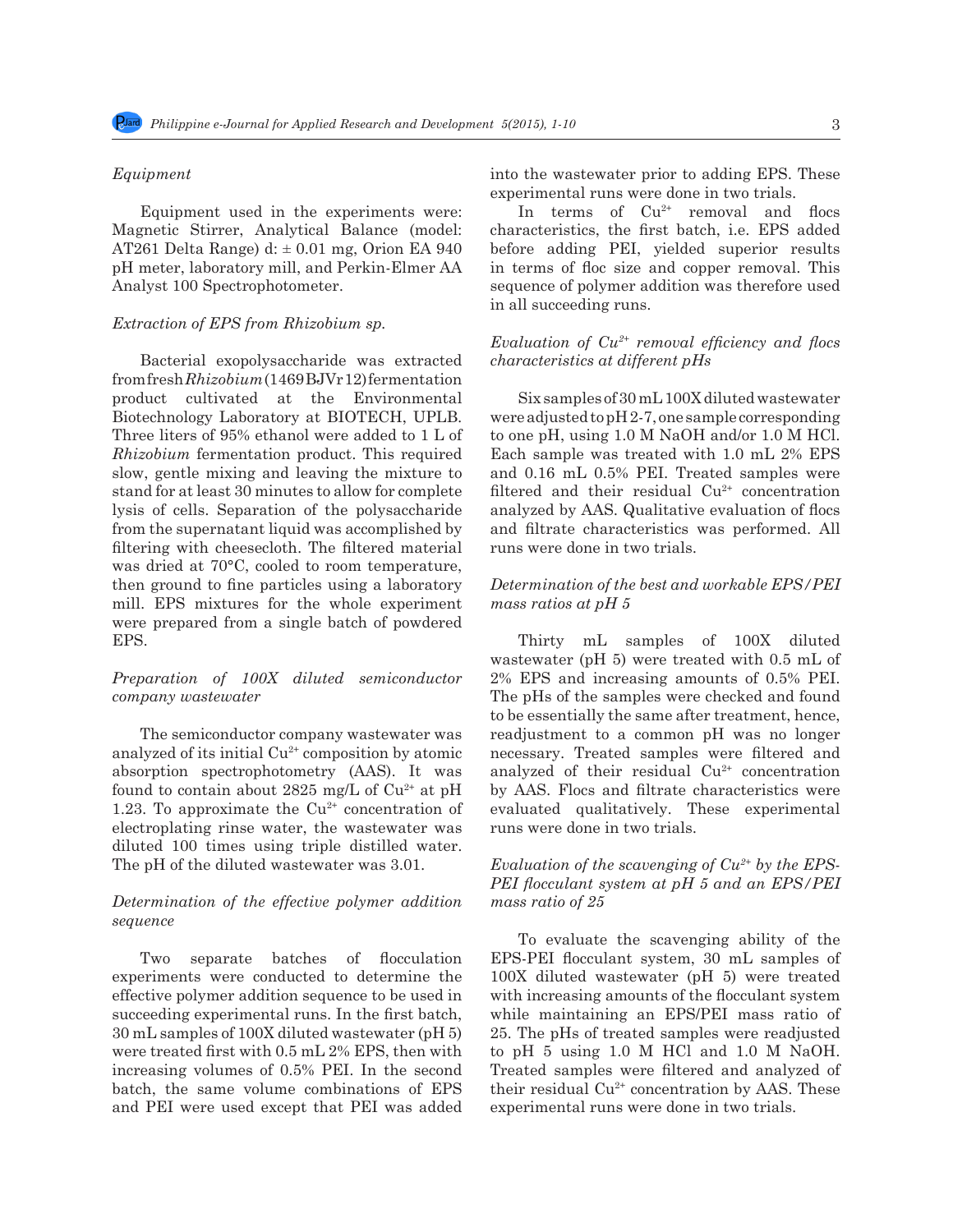### *Analytical methods*

 $Cu<sup>2+</sup>$  concentrations were determined by AAS. Samples were acidified to contain 1.16 N HCl prior to AAS analysis.

### **Results and Discussion**

## *Determining the effective polymer addition sequence*

A comparison of  $Cu^{2+}$  removal efficiencies between the two modes of polymer addition is shown in Figure 1. Results show that superior flocs characteristics and Cu<sup>2+</sup> removal efficiencies are achieved when EPS is added to the wastewater prior to adding PEI. Flocs resulting from this sequence are bigger and easier to separate from the water. On the other hand, a reversed sequence of adding the polymers, i.e. PEI is added first followed by EPS, resulted to the formation of small, scattered flocs that are difficult to separate from the water. This polymer addition sequence also results to a bluish supernatant indicating that soluble PEI-Cu<sup>2+</sup> complexes are retained in solution. This is probably due to the strong  $Cu^{2+}$ chelating property of PEI which prevents the binding of EPS with the PEI- $Cu^{2+}$  complex because of the tendency of PEI to fill all binding sites in the  $Cu<sup>2+</sup>$  coordination sphere. Figure 2 illustrates the proposed mechanisms of  $Cu^{2+}$  sequestration arising from the two polymer addition sequences. The observations indicate that the appropriate sequence of polymer addition is EPS first, then PEI.

This part of the experiment provides insight into the mechanism of  $Cu^{2+}$  sequestration by the EPS-PEI flocculant system when the appropriate polymer addition sequence is employed. Removal of Cu2+ from the wastewater can be considered to occur in two steps: (1) binding of  $Cu^{2+}$  onto EPS functional groups, particularly the carboxylate groups which are the most common negativelycharged groups in anionic polyelectrolytes, and (2) binding of the  $EPS-Cu^{2+}$  complexes with PEI which results to the formation of firm flocs with excellent settling characteristics.



**Figure 1.** Influence of polymer addition sequence on Cu<sup>2+</sup> removal.



**Figure 2. Proposed mechanisms of Cu2+ sequestration by the EPS-PEI flocculant system. (A)** *Addition of EPS precedes addition of PEI***.**  Flocculation of the  $EPS-Cu^{2+}$  complex by PEI results to effective separation of the sequestered  $Cu^{2+}$  from the aqueous phase. This results to high  $Cu<sup>2+</sup>$  removal efficiency. **(B)** *Addition of PEI precedes addition of EPS*. Flocculation of the PEI-Cu<sup>2+</sup> complex by EPS is hindered due to the tendency of PEI to fill all binding sites in the Cu<sup>2+</sup> coordination sphere. This results to low  $Cu<sup>2+</sup>$  removal efficiency because the PEI-Cu<sup>2+</sup>complex is soluble and is retained in the aqueous phase.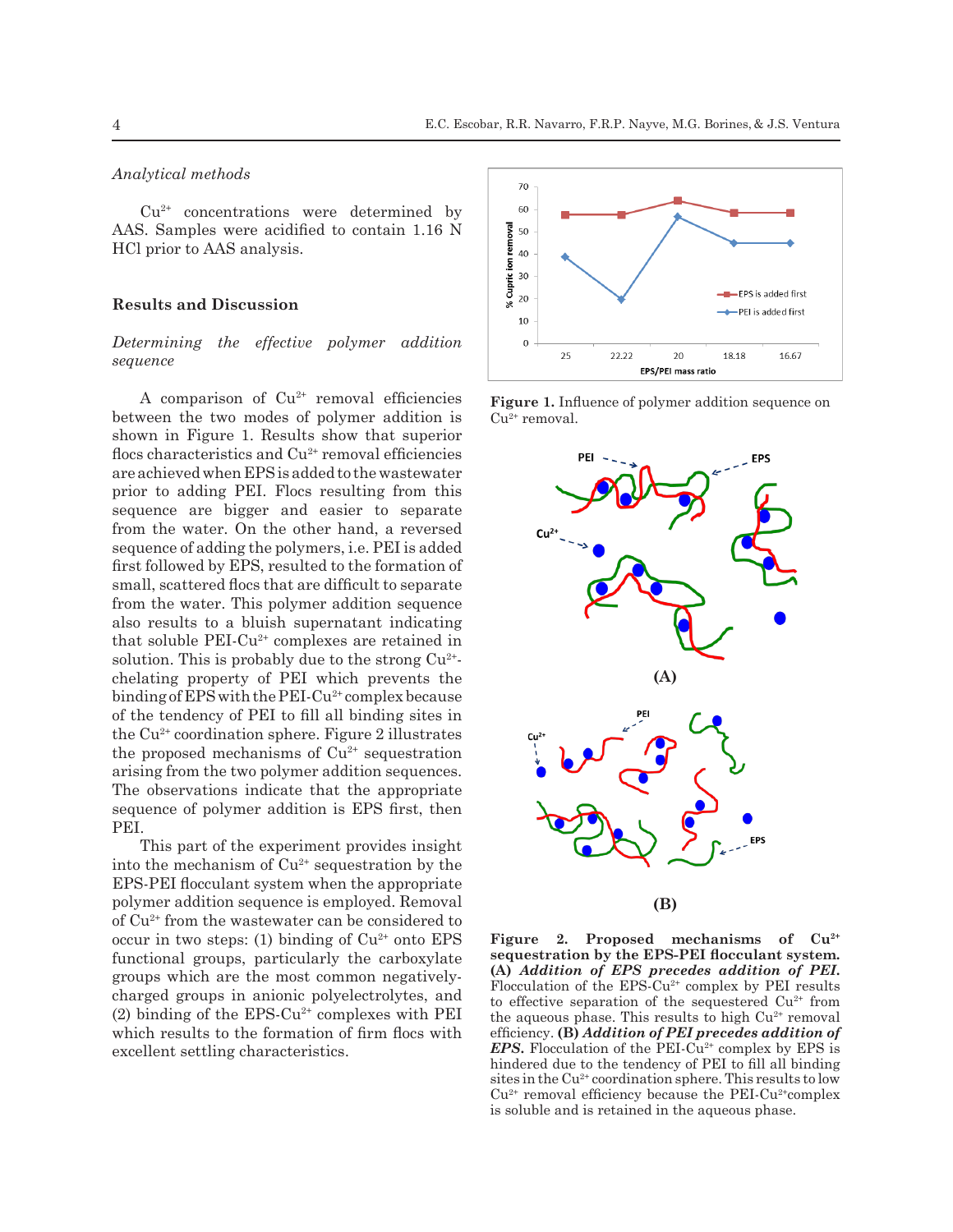### *Copper removal at different pHs*

The acidic to neutral pH region (pH 2-7) was considered for the study to highlight the role of the EPS-PEI flocculant system on  $Cu^{2+}$ sequestration and to minimize the contribution of metal hydroxide precipitation. Working in this acidic region also ensures minimal interference from metal hydroxides in the formation of EPS- $Cu<sup>2+</sup> complexes.$ 

Figure 3 illustrates the resulting trend of copper removal using the EPS-PEI flocculant system at increasing  $pH.Low Cu<sup>2+</sup> removal occurs$ at low pHs (e.g. 2-3) which may be attributed to hydronium ions competing for negatively charged oxygen binding sites along the EPS chain. At pH 2-6,  $Cu^{2+}$  removal may be attributed essentially to sequestration by the EPS-PEI flocculant system. Copper hydroxide precipitation could not have played a major role because at these pHs copper exists mainly as  $Cu^{2+}$ . Precipitation of  $Cu^{2+}$  to  $Cu(OH)$ <sub>2</sub> occurs chiefly at pH 6-8.

At pH 7, copper removal can be attributed mainly to copper hydroxide precipitation. The formation of faint blue flocs, however, mean that there remains substantial contribution by the EPS-PEI flocculant system on copper removal.



**Figure 3.** Cupric ion removal by the EPS-PEI flocculant system at increasing pH and an EPS/PEI mass ratio of 25.

#### *Flocs characteristics at different pHs*

Flocs characteristics were found to vary at different pHs. At very acidic pHs (e.g. pH 2-3), flocs formed were loose with the filtrate presenting some turbidity. This observed turbidity may have been due to the presence of residual EPS in the supernatant. However, flocculation of the EPS- $Cu<sup>2+</sup>$  complex by PEI was still evident even with the absence of the distinctive bluish coloration of the flocs because of the relative ease by which the supernatant can be filtered.

At pH 2, the binding site of PEI may mostly be the negatively charged oxygen atoms along the EPS chain. This explains the lack of blueness of the flocs. At pH 3, flocs exhibited a faint blue coloration suggesting a second binding mechanism of PEI on the EPS-Cu<sup>2+</sup> complex, that is, amine groups in PEI form coordinate covalent bonds with sequestered  $Cu^{2+}$ . Through this mechanism, flocculation of  $EPS-Cu^{2+}$  complexes is possible even when EPS is saturated with Cu<sup>2+</sup>.

The proposed binding mechanisms of PEI which result to floc formation can therefore be summarized as follows:

| $EPSCu^{2+} + PEI \rightarrow Cu^{2+}EPSPEI$ (white flocs)  |  | (1) |
|-------------------------------------------------------------|--|-----|
| $EPSCu^{2+} + PEI \rightarrow EPSCu^{2+}PEI$ (bluish flocs) |  | (2) |

The second mechanism could account for the faint blue coloration of the flocs because amine groups in PEI form blue-colored complexes with copper. This amine-Cu<sup>2+</sup> complex forms because  $Cu<sup>2+</sup>$  prefers a coordination number of four, enabling it to participate in one or more covalent bonds aside from the ionic bonds with negatively charged oxygen atoms on the EPS chain. PEI bonds with  $Cu^{2+}$  by displacing one or more water molecules in the  $Cu^{2+}$  coordination sphere.

At this point, it is important to note that the two proposed binding mechanisms may occur randomly and are only indirectly related to pH. The type of mechanism that prevails depends only upon the relative abundance of sequestered  $Cu<sup>2+</sup>$  or unreacted oxygen binding sites.

At pH 4-6, flocs formed are firm, bluish, and whole. Because at these pHs less hydronium ions are present to compete with  $Cu^{2+}$  for binding sites, higher removal efficiencies were possible. Floc formation could still be explained by the two mechanisms defined previously but the second mechanism dominates. With higher amounts of sequestered  $Cu^{2+}$ , and the binding sites possibly saturated, there is greater chance for PEI to attach to sequestered Cu<sup>2+</sup> rather than to unreacted negatively charged oxygen binding sites along the EPS chain. At pH 7, prominent loss of blueness and firmness of flocs were observed. This may be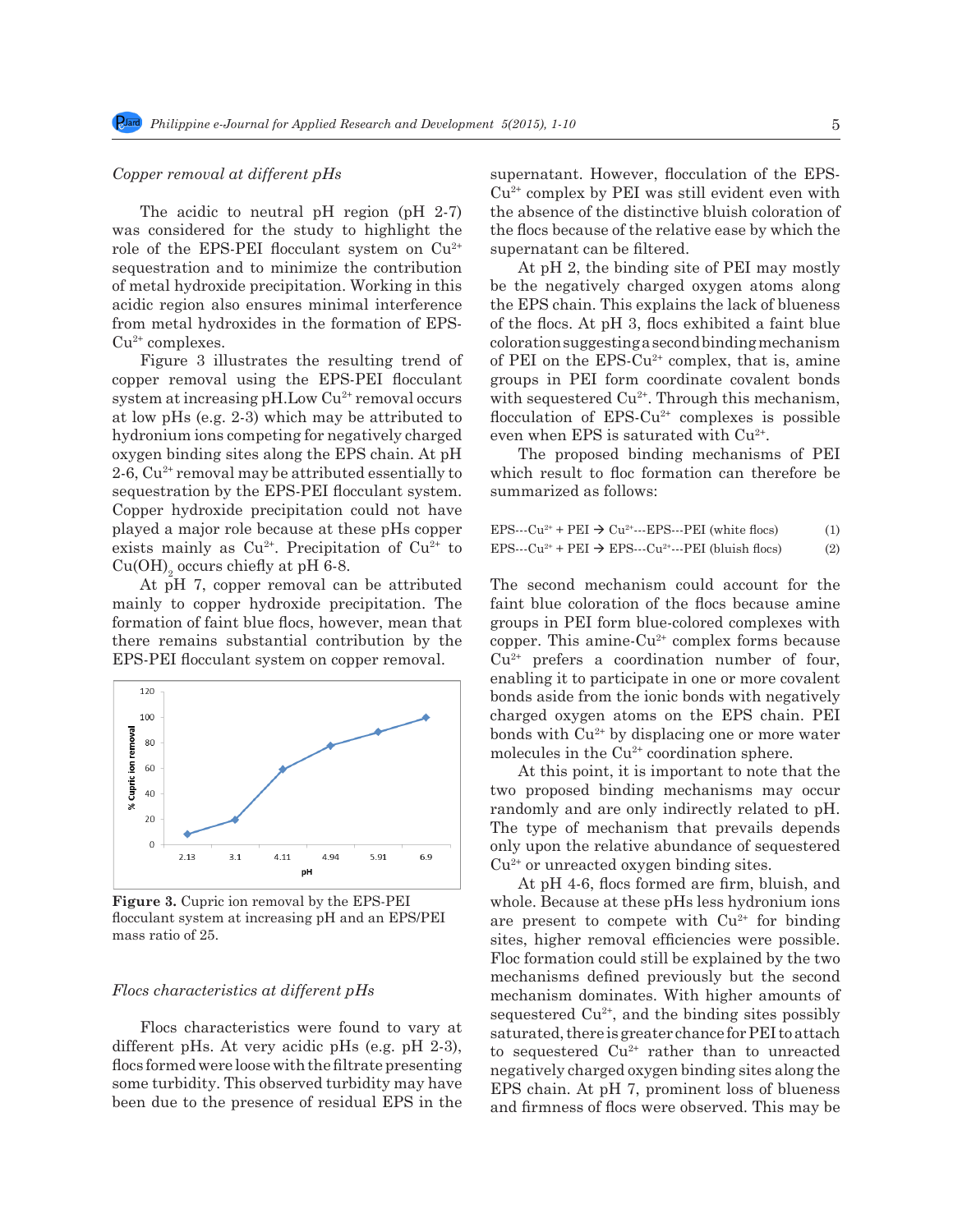explained by the scarcity of  $Cu<sup>2+</sup>$  binding sites for PEI since at this pH, much of the  $Cu^{2+}$  could have already precipitated as  $Cu(OH)_{2}$ .

## *The workable and best EPS/PEI mass ratio*

Flocculation of  $EPS-Cu^{2+}$  complexes in the industrial wastewater is perceived to occur by charge neutralization and/or bridging mechanisms when using PEI as flocculant. This flocculation mechanism coincides with the observations that (1) there exists an optimum stoichiometric proportion of the  $EPS-Cu^{2+}$  complexes and the polycation PEI, and (2) overdosing of the polycation results to re-stabilization of the colloids. Table 1 provides the summary of data supporting these observations.

Data from Table 1 point to a range of EPS/ PEI mass ratios where effective flocculation and  $Cu<sup>2+</sup>$  sequestration could occur. For convenience, this range is referred to as the *workable* EPS/ PEI mass ratio. This workable range, which is characterized by easy filterability, clear filtrates and firm flocs that settle quickly, occurs somewhere between the EPS/PEI mass ratios 25 to 30.77. Ease of filterability was qualitatively determined by passing the treated water through a Whatman Grade 1 (11μm) filter paper.

For systems where a workable range is noticeable, it is important to determine the width of workable ratios because it indicates the flexibility of the polymer dosing proportions where effective flocculation and Cu<sup>2+</sup> sequestration could take place.

| m <sub>L</sub><br>$0.5\%$<br>PEI | EPS/<br><b>PEI</b> | Filterability | Filtrate    | <b>Flocs</b>            | % $Cu$<br>Removal |
|----------------------------------|--------------------|---------------|-------------|-------------------------|-------------------|
| 0.000                            | Infinity           | Hard          | Clear       | Loose                   | 56.23             |
| 0.040                            | 50.00              | Hard          | Clear       | Faint blue, loose       | 63.02             |
| 0.045                            | 44.44              | Moderate      | Clear       | Faint blue, loose       | 66.81             |
| 0.050                            | 40.00              | Moderate      | Clear       | Faint blue, loose       | 61.39             |
| 0.055                            | 36.36              | Easy          | Clear       | Faint blue, loose       | 57.77             |
| 0.060                            | 33.33              | Easy          | Clear       | Faint blue, loose       | 61.92             |
| 0.065                            | 30.77              | Easy          | Clear       | <i>Faint blue, firm</i> | 60.47             |
| 0.070                            | 28.57              | Easy          | Clear       | Faint blue, firm        | 64.25             |
| 0.075                            | 26.67              | Easy          | Clear       | Bluish, firm            | 72.73             |
| 0.080                            | 25.00              | Easy          | Clear       | Bluish, firm            | 57.74             |
| 0.085                            | 23.53              | Easy          | Clear, VFMB | Bluish, firm            | 55.56             |
| 0.090                            | 22.22              | Easy          | <b>VFMB</b> | Bluish, firm            | 59.71             |
| 0.095                            | 21.05              | Easy          | <b>VFMB</b> | Bluish, firm            | 56.27             |
| 0.100                            | 20.00              | Easy          | VFMB        | Bluish, firm            | 52.11             |
| 0.105                            | 19.05              | Easy          | VFMB        | Bluish, firm            | 58.97             |
| 0.110                            | 18.18              | Easy          | VFMB        | Bluish, firm            | 58.24             |

**Table 1.** Data for finding the best and workable EPS/PEI mass ratiosat pH 5.

VFMB = very faint misty blue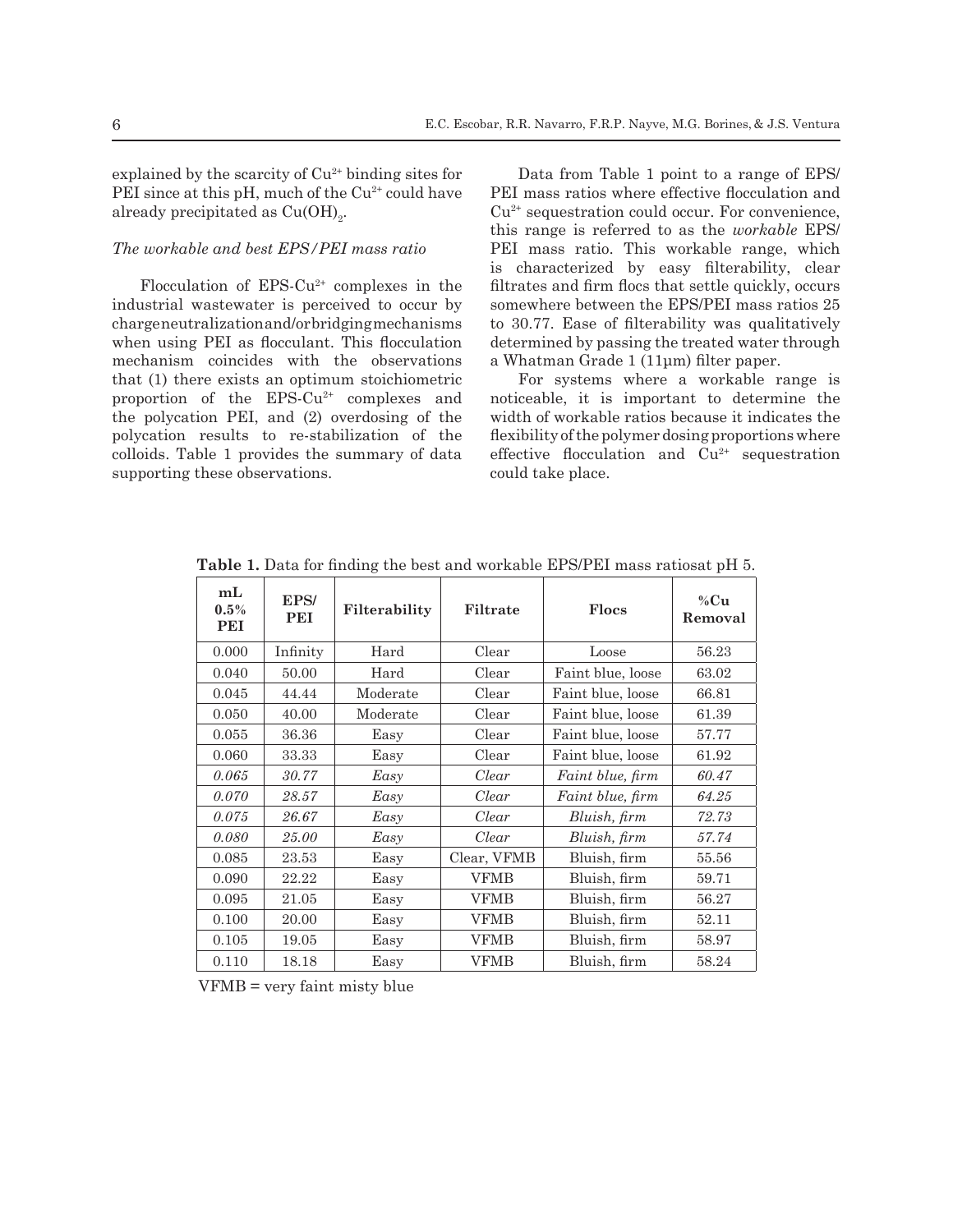Operating with a low initial colloid concentration made the best ratio occur at a narrow range, almost a point. In terms of copper removal, floc firmness and supernatant filterability, the best EPS/PEI mass ratio is 26.67. This outcome is expected because the width of the flocculation region or optimum dose is directly related to the initial colloid concentration (Chaudhari & Tare, 1999). At high initial colloid concentrations, the best ratio is expected to broaden.

At the best EPS/PEI ratio, the hexose/ ethyleneimine mole ratio is found to be 5.715. This means that 1.0 mole of ethyleneimine is needed to flocculate  $5.715$  moles of  $Cu<sup>2+</sup>$ -bearing hexose.

A graph showing the trend of  $Cu<sup>2+</sup>$  removal at different EPS/PEI mass ratios is shown in Figure 4. This graph incorporates only the EPS/PEI ratios within the range enclosing the workable EPS/PEI ratios because ratios above and below this range are already irrelevant.

At the best EPS/PEI mass ratio, Cu<sup>2+</sup> removal is at maximum because at this ratio, binding sites along the EPS chain are kept saturated upon addition of the secondary flocculant, and most, if not all, of the EPS-Cu<sup>2+</sup> complexes are flocculated and recovered from the mixture. Also at this ratio, the EPS- $Cu^{2+}$ -PEI complex is essentially electrically neutral; hence, the possibility of colloid re-stabilization to occur is at minimum.



Figure 4. Cupric ion removal efficiencies at different EPS/PEI ratios and pH 5.

At ratios above the best ratio where there is an overabundance of EPS relative to PEI, lower  $Cu^{2+}$  removal is due to the presence of unflocculated soluble EPS-Cu<sup>2+</sup> complexes in the bulk phase. This means that there is lack of the secondary flocculant to neutralize all of the  $EPS-Cu^{2+}$  complexes and the resulting electrostatic interactions cause the colloids to resist aggregation.

At ratios below the best ratio where there is an overabundance of PEI relative to EPS, lower  $Cu<sup>2+</sup>$  removal may be attributed to the tendency of the EPS-Cu2+-PEI complex to become a positively charged colloid because of the presence of excess PEI. This is a consequence of PEI's high charge density. Stabilized EPS-Cu2+-PEI complexes remain in the aqueous phase and impart a faint blue mist in the filtrate.

## *Ability of the EPS-PEI flocculant system to reduce Cu2+ to acceptable concentrations*

The ability of the EPS-PEI flocculant system to scavenge  $Cu^{2+}$  from the wastewater was studied by increasing the EPS dosage while maintaining an EPS/PEI mass ratio of 25 at pH 5. This mass ratio is within the workable range. Flocs formed were firm and bluish and supernatants were clear and easily filterable.

Results show that substantial removal of  $Cu<sup>2+</sup>$  by the EPS-PEI flocculant system can be attained even with the possible presence of other interfering ions and chemical species in the industrial wastewater. For an initial  $Cu^{2+}$ concentration of 25.28 mg/L, almost complete  $Cu^{2+}$  removal was achieved at 1792.11 mg/L EPS; regulatory effluent standards for copper were met at lower doses of EPS. At an EPS concentration of 1657.13 mg/L, the  $Cu^{2+}$  concentration was reduced from 25.20 mg/L to 0.32 mg/L. This effluent concentration of  $Cu^{2+}$  already satisfies typical effluent standards.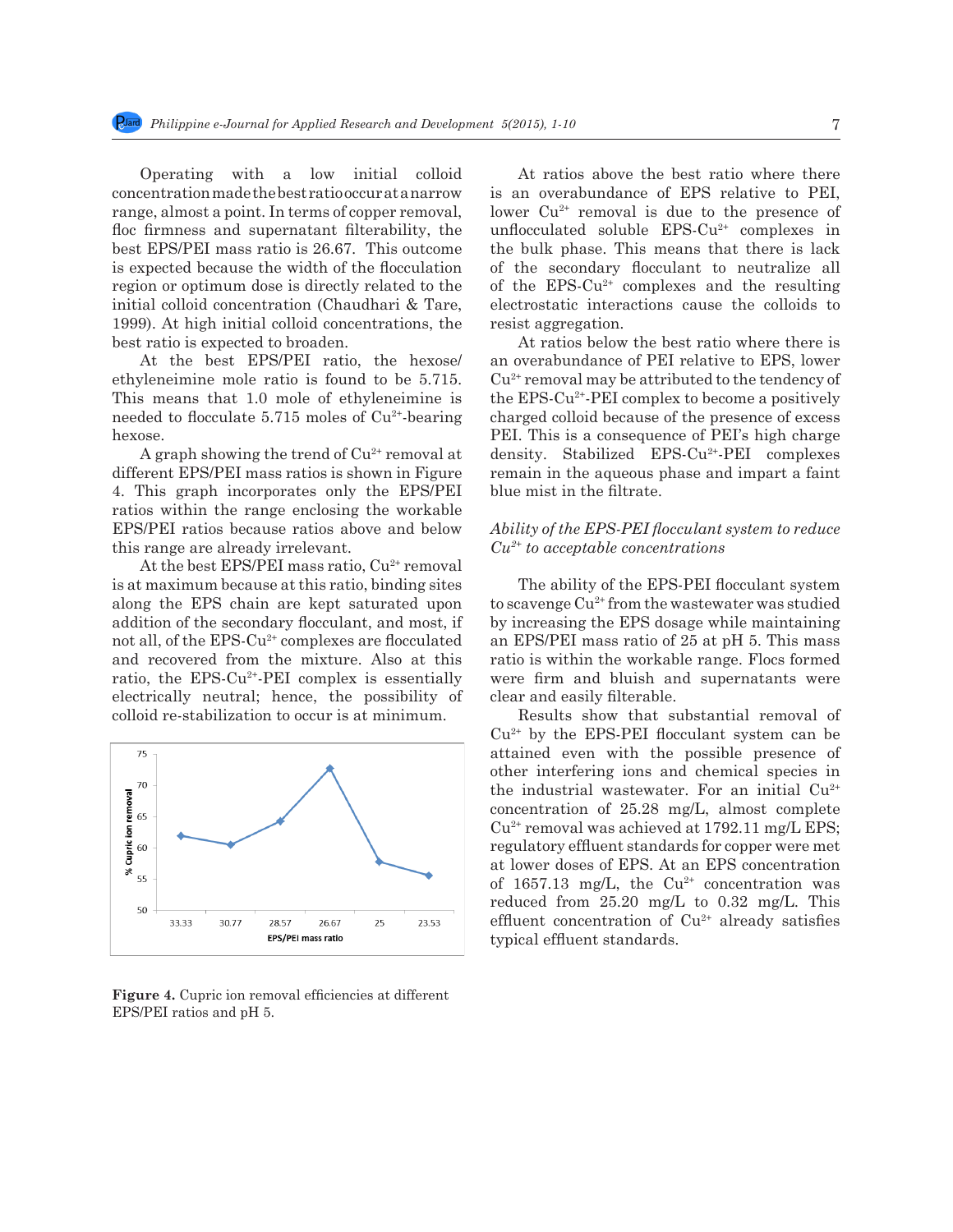

**Figure 5.** Cupric ion removal efficiencies at increasing doses of EPS at pH 5 and an EPS/PEI mass ratio of 25.

*Estimation of Cu2+ uptake using the Langmuir isotherm*

To approximate the capacity of the EPS-PEI flocculant system for  $Cu^{2+}$  sequestration, the Langmuir isotherm was used. The Langmuir isotherm is expressed as:

$$
Q = \frac{Q_{\text{max}}bC_{eq}}{1 + bC_{eq}}
$$

where  $Q =$  concentration of bound metals in the adsorbent (mg/g),  $C_{eq}$  = equilibrium metal concentration in the bulk phase (mg/L),  $b =$ Langmuir constant (L/mg), and  $Q_{\text{max}}$  = adsorption capacity (mg/L). Double reciprocal linearization of this equation yields:

$$
\frac{1}{Q} = \left(\frac{1}{Q_{\text{max}}b}\right)\left(\frac{1}{C_{eq}}\right) + \frac{1}{Q_{\text{max}}}
$$

Strong linear behavior resulting from using the Langmuir isotherm  $(r^2 = 0.977)$  means that the  $EPS-Cu^{2+}$  complex behaves according to the Langmuir model requirements, i.e., a monomolecular layer of  $Cu^{2+}$  and uniform energy of adsorption exists along the EPS chain. With this result it can be said that the maximum capacity of EPS is about  $28mgCu^{2+}/g$  EPS-PEI, with a stability constant of  $1.24 \, \text{Lmg}^1$ . Figure 6 shows the Langmuir isotherm while Figure 7 shows the plot of its linearized form.



**Figure 6.** Langmuir adsorption isotherm of Cu<sup>2+</sup> sequestration by EPS.



**Figure 7.** Linearized plot of the Langmuir adsorption isotherm.

*Comparison of Cu2+ uptake capacity with other systems*

To compare the performance of the EPS-PEI flocculant system's Cu-uptake capacity, a literature search was conducted. A summary of gathered data is provided in Table 2. Data shows that  $Cu^{2+}$  capacity of the EPS-PEI flocculant system is comparable with that of natural adsorbents and adsorbents derived from natural sources.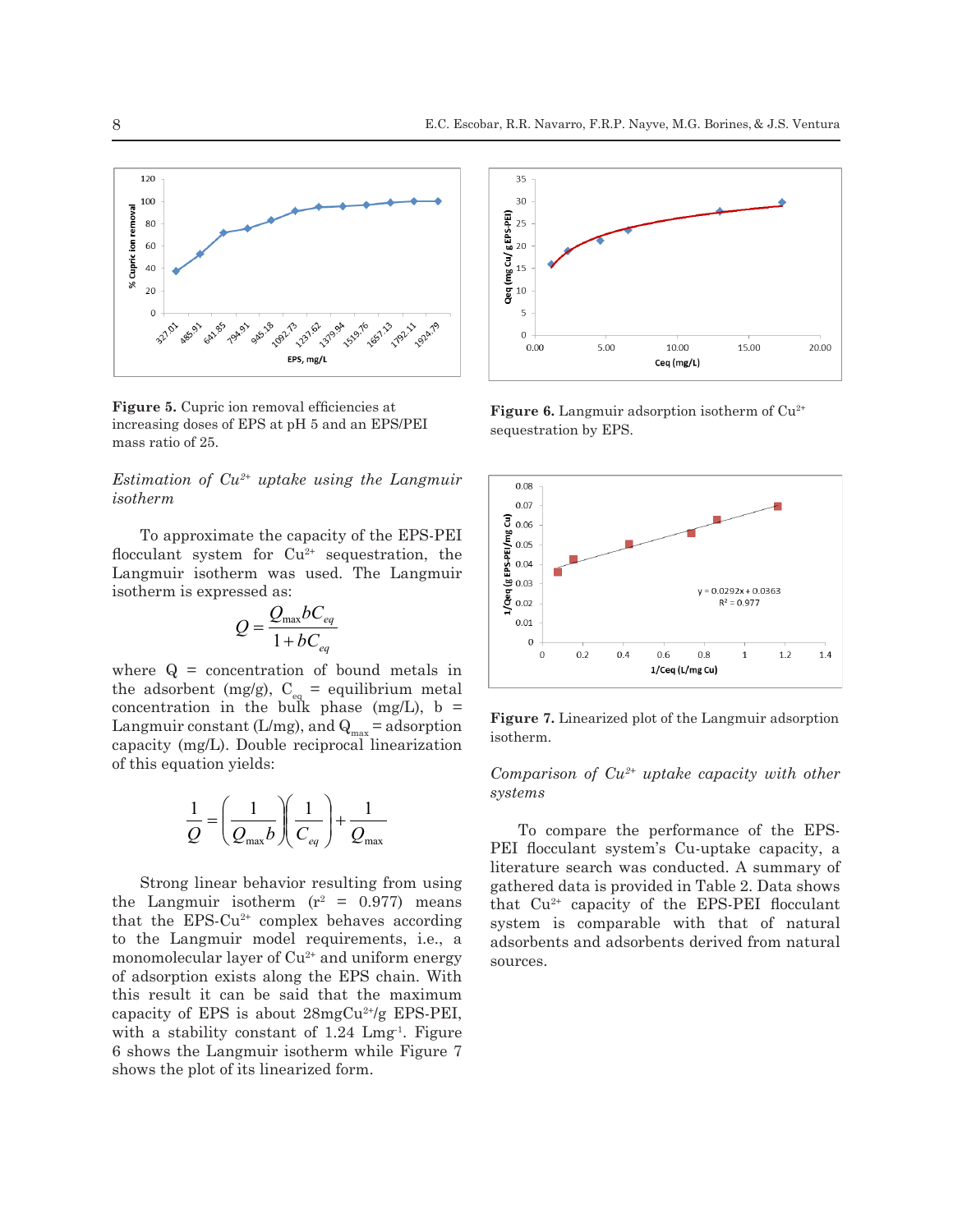| <b>Adsorbent</b>                                                            | mg Cu/g<br>adsorbent |  |
|-----------------------------------------------------------------------------|----------------------|--|
| EPS-PEI flocculant system                                                   | 28                   |  |
| Bentonite clay (Aljlil $\&$<br>Alsewailem, 2014)                            | 13.22                |  |
| Marine green algae activated<br>carbon (Abdelwahab, 2007)                   | 323                  |  |
| Palm shell activated carbon<br>(Onundi, Mamun, Al Khatib, &<br>Ahmed, 2010) | 1.58                 |  |
| Vermiculite (Dizadji, Rashtchi,<br>Dehpouri, & Nouri, 2013)                 | 20                   |  |
| Clinoptilolite (Dizadji et al., 2013)                                       | 11 24                |  |

**Table 2.** Copper adsorption capacities of different adsorbents.

#### **Summary and Conclusions**

The EPS-PEI flocculant system was found to be an excellent  $Cu^{2+}$  scavenger for the industrial effluent studied. Regulatory standards for  $Cu^{2+}$ concentration can be achieved using the simple coagulation-flocculation process employed in this study. Formation of firm, quick-settling flocs makes this process superior to conventional chemical precipitation techniques.

#### **Acknowledgments**

The authors would like to thank the National Institute of Molecular Biology and Biotechnology (BIOTECH) of the University of the Philippines Los Baños for allowing use of its laboratories for the conduct of the experiments.

#### **References**

- Abdelwahab, O. (2007). Kinetic and isotherm studies of copper (II) removal from wastewater using various adsorbents. *Egyptian Journal of Aquatic Research, 33(1),* 125-143.
- Aljlil, S.A & Alsewailem, F.D. (2014). Adsorption of Cu & Ni on bentonite clay from waste water. *Athens Journal of Natural & Formal Sciences, 1(1),* 21-30.
- Chaudhari, S. and Tare, V. (1999). Heavy Metal-Soluble Starch Xanthate Interaction in Aqueous Environments. *Journal of Applied Polymer Science, 71*, 1325-1332.
- De Philippis, R. & Micheletti, E. (2009). Heavy metal removal with exopolysaccharideproducing cyanobacteria. *Heavy Metals in the Environment*, pp. 89-122. Edited by L.K. Wang, J.P. Chen, Y.-T. Hung, & N.K. Shammas. Boca Raton, USA: CRC Press.
- Dizadji, N., Rashtchi, M., Dehpouri, S., & Nouri, N. (2013). Experimental investigation of adsorption of copper from aqueous solution using vermiculite and clinoptilolite. *International Journal of Environmental Research, 7(4),* 887-894.
- Fenglian, F. & Wang, Q. (2011). Removal of heavy metal ions from wastewaters: A review. *Journal of Environmental Management, 92,*  407-408.
- Karnib, M., Kabbani, A., Holai. H., & Olama, Z. (2014). Heavy metals removal using activated carbon, silica and silica activated carbon composite. *Energy Procedia, 50,* 113-120.
- Kowalczyk, M., Hubicki, Z., & Kolodynska, D. (2013). Removal of heavy metal ions in the presence of the biodegradable complexing agent of EDDS from waters. *Chemical Engineering Journal, 221,* 512-521.
- Kurniawan, T.A., Chan, G.Y.S., Lo, W.H., & Babel, S. (2006). Physico-chemical treatment techniques for wastewater laden with heavy metals. *Chemical Engineering Journal, 118,*  83-98.
- Lund, H. F. (1971). Industrial Pollution Control Handbook.USA: McGraw-Hill, Inc.
- Onundi, Y.B., Mamun, A.A., Al Khatib, M.F., & Ahmed, Y.M. (2010). Adsorption of copper, nickel and lead ions from synthetic semiconductor industrial wastewater by palm shell activated carbon. *International Journal of Environmental Science and Technology, 7(4),* 751-758.
- Mamaril, J.C., Paner E.T, Capuno V.T., & Trinidad, L.C. (1989). Reduction of Heavy Metal Concentration in Liquid by *Rhizobium* Polysaccharides. *ASEAN Journal on Science and Technology for Development*,*6(2),* 75-86.